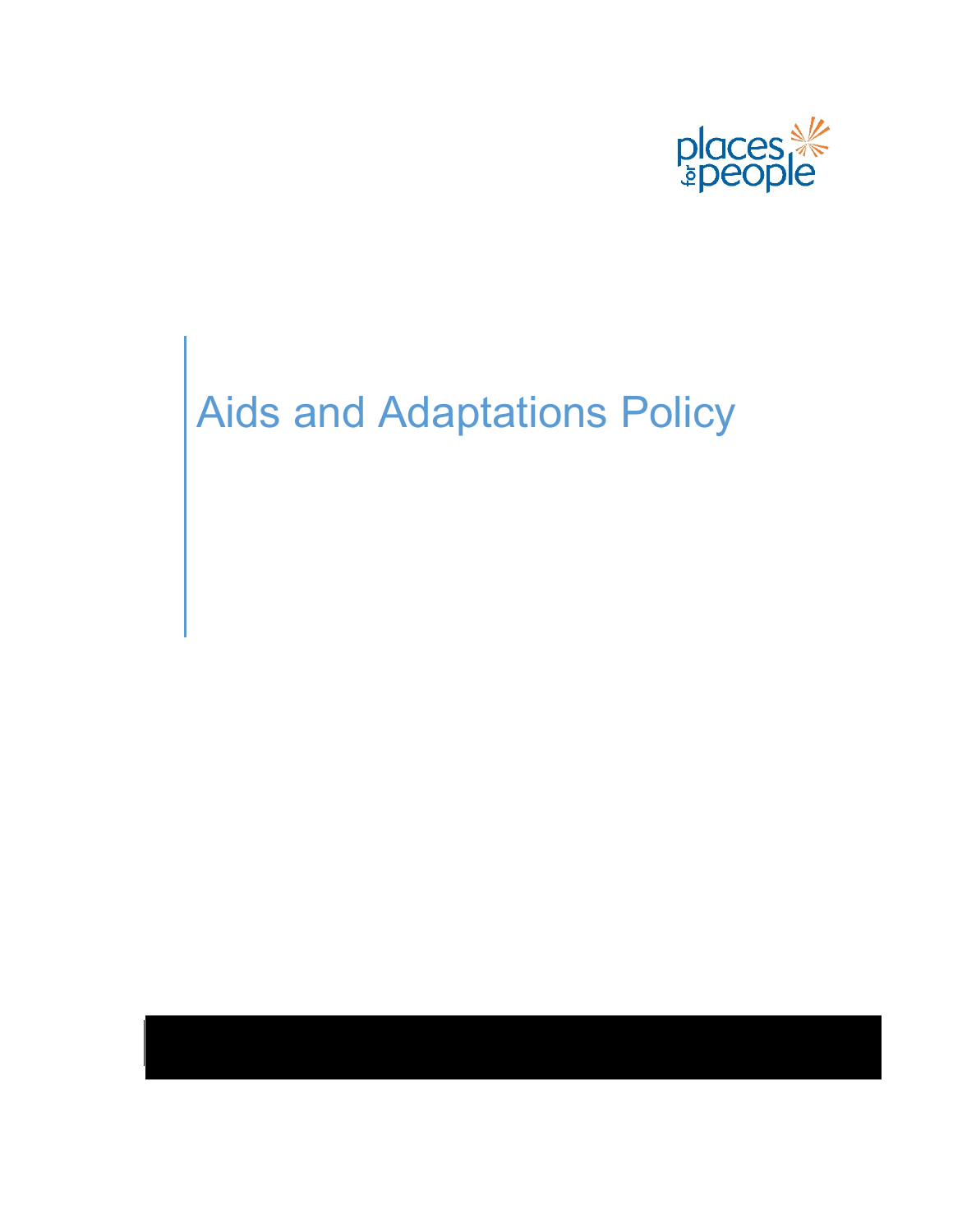# **Table of Contents**

| Please summarise the current policy requirements and how this is changed in the new |  |
|-------------------------------------------------------------------------------------|--|
|                                                                                     |  |
| Please explain any new actions required to put the policy changes into practice.  2 |  |
|                                                                                     |  |
|                                                                                     |  |
|                                                                                     |  |
|                                                                                     |  |
|                                                                                     |  |
|                                                                                     |  |
|                                                                                     |  |
|                                                                                     |  |
|                                                                                     |  |
|                                                                                     |  |
|                                                                                     |  |
|                                                                                     |  |
|                                                                                     |  |
|                                                                                     |  |
|                                                                                     |  |
|                                                                                     |  |
|                                                                                     |  |
|                                                                                     |  |
|                                                                                     |  |
|                                                                                     |  |
|                                                                                     |  |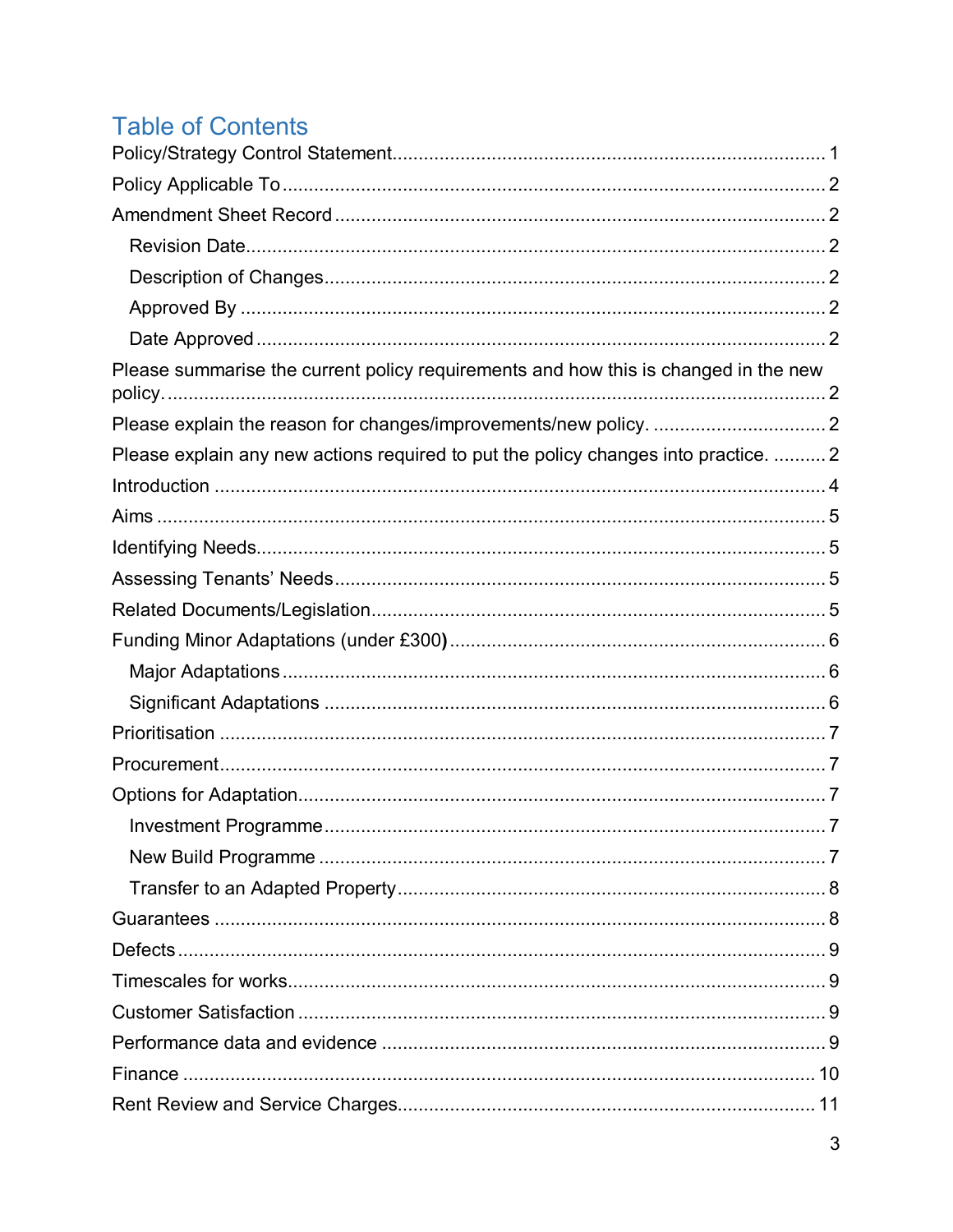# <span id="page-2-0"></span>Introduction

We are committed to providing a medical adaptation procurement and management service that addresses the needs of our tenants.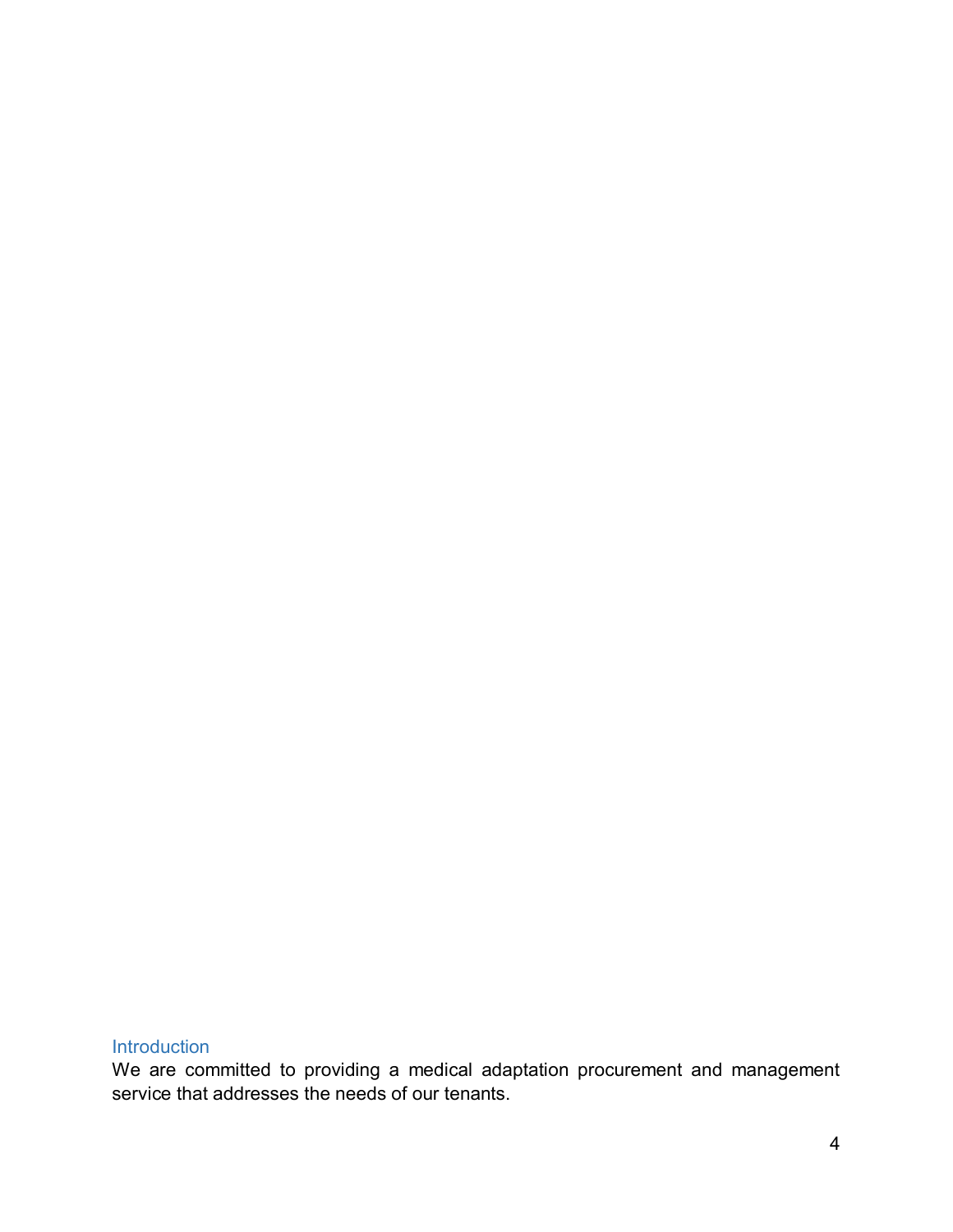The duty lies with the local authority to meet eligible assessed needs (Guidance on the Provision of Equipment and Adaptations 2009).

We seek grant funding annually from the Scottish Government and from the City of Edinburgh Council. Our Board of Management may also choose to commit annual funding for medical adaptations.

#### <span id="page-3-0"></span>Aims

The aims of this policy are to:

- set out the criteria by which we will assess requests for medical adaptations to our properties, and
- reconcile the expectations of customers in need of adaptations with our requirement to manage stock effectively within available resources.

#### <span id="page-3-1"></span>Identifying Needs

Tenants of any age can apply for an adaptation for themselves or members of their household, but there must be a proven need.

If a tenant or someone in their household is older, disabled, or less able to manage personal and domestic tasks, or if their carer's own health is at risk from assisting, then an adaptation may be of benefit.

An annual review of spend on adaptations, including costs, types of adaptation and trends will be undertaken to ensure the adaptation policy and the associated budget is effective and appropriate.

#### <span id="page-3-2"></span>Assessing Tenants' Needs

Where works are under £300, we do not consider it a good use of resources for local authority Occupational Therapist (OT) and therefore will accept a self-referral from the tenant or their representative. This will be restricted to only one self-referral per client per annum. Thereafter, an OT referral will be required to enable a holistic assessment of the individual's needs. For works over £300 a referral will be required from an OT.

We are not qualified to make any judgement on the needs of tenants and all tenant queries will be referred back to the OT. When an OT makes a decision not to issue a referral, tenants can appeal this decision through Social Care Direct. Approaching their MP for assistance is also an option.

#### <span id="page-3-3"></span>Related Documents/Legislation

Procedures for Funding of RSL Adaptations 2012/13 ref. SHGN 2012/14 Procedures for HAG Funding of Stage 3 Adaptations ref. SHGN 2001/02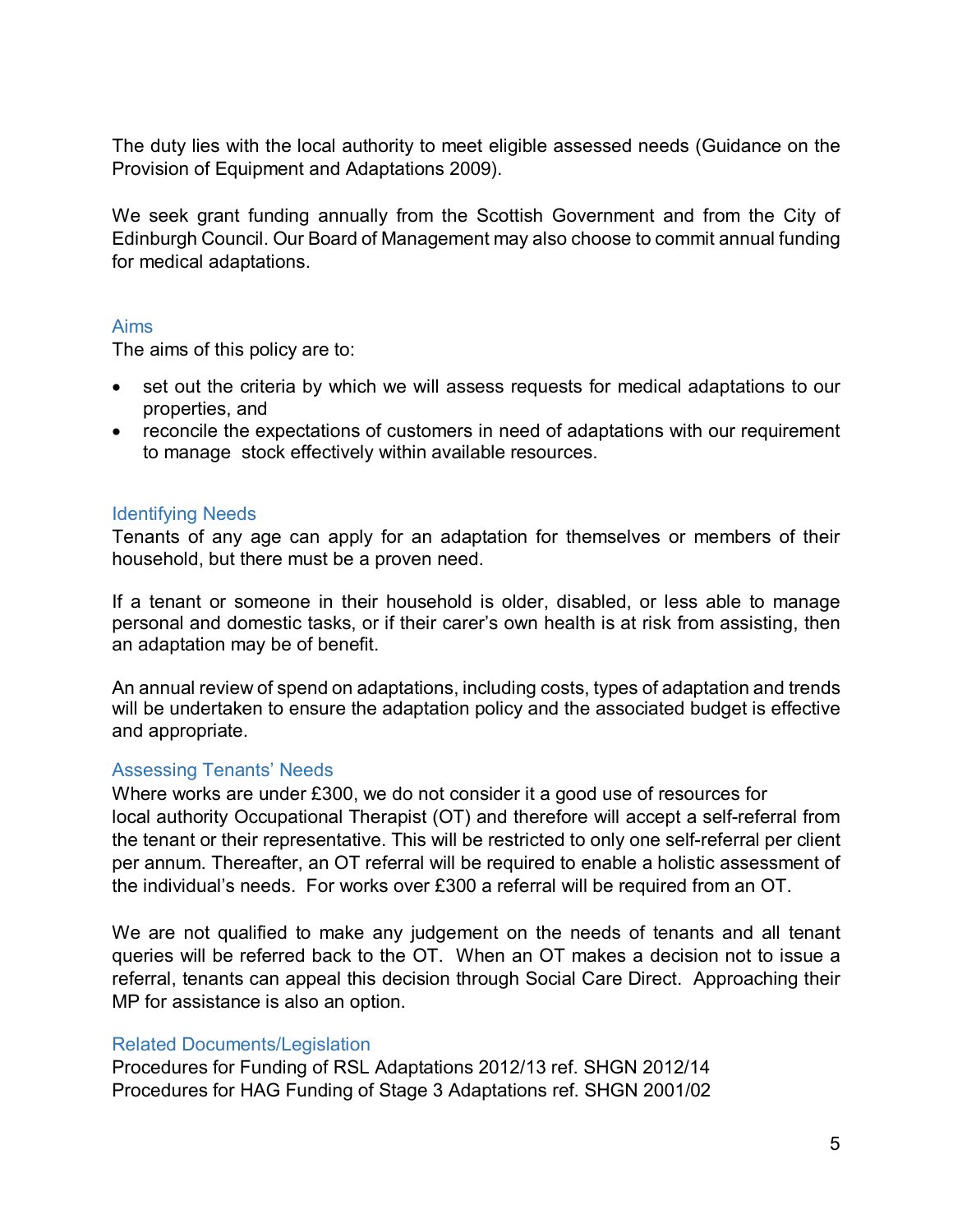CRE Equalities – fairness and access CRE Tenancy Sustainment CRE Older Person's Strategy CRE Asset Management Strategy

#### <span id="page-4-0"></span>Funding Minor Adaptations (under £300**)**

We will set an annual small adaptations budget to meet the need for adaptations in existing stock. Small adaptations are considered to be valued at less than £300 and normally consist of grab rails or hand rails.

## **A strict annual budget will be set for small adaptations and works will be done on a first come first served basis.**

#### <span id="page-4-1"></span>Major Adaptations

Larger adaptations to tenant's homes, such as level access showers, wet floor showers, stair-lifts, special baths, ramps and so on. can be provided by us, but a grant will be required to carry out the work.

The conditions of the grant will be adhered to at all times.

A referral will be required for all work over £300 and the nature of the required referral is set out in the procedure. We will only accept referrals from Occupational Therapists. All referrals must be prioritised by the OT.

An annual budget will be agreed with City of Edinburgh Council for our Edinburgh properties and with Scottish Government for properties outwith Edinburgh for adaptation work.

Where we receive referrals over the value of grant funding allocation, The City of Edinburgh Council and Scottish Government will be approached to see if additional grant is available.

#### <span id="page-4-2"></span>Significant Adaptations

We may receive a referral or an approach for works which involve a substantial investment; above £10,000, to make a property suitable.

Where extensive work is required to a property in order to make it suitable for the resident the following considerations will be taken into account:

- The availability of more appropriate housing within the area
- The cost of the works
- The availability of funding
- Where appropriate any additional rent increase or service charge that may apply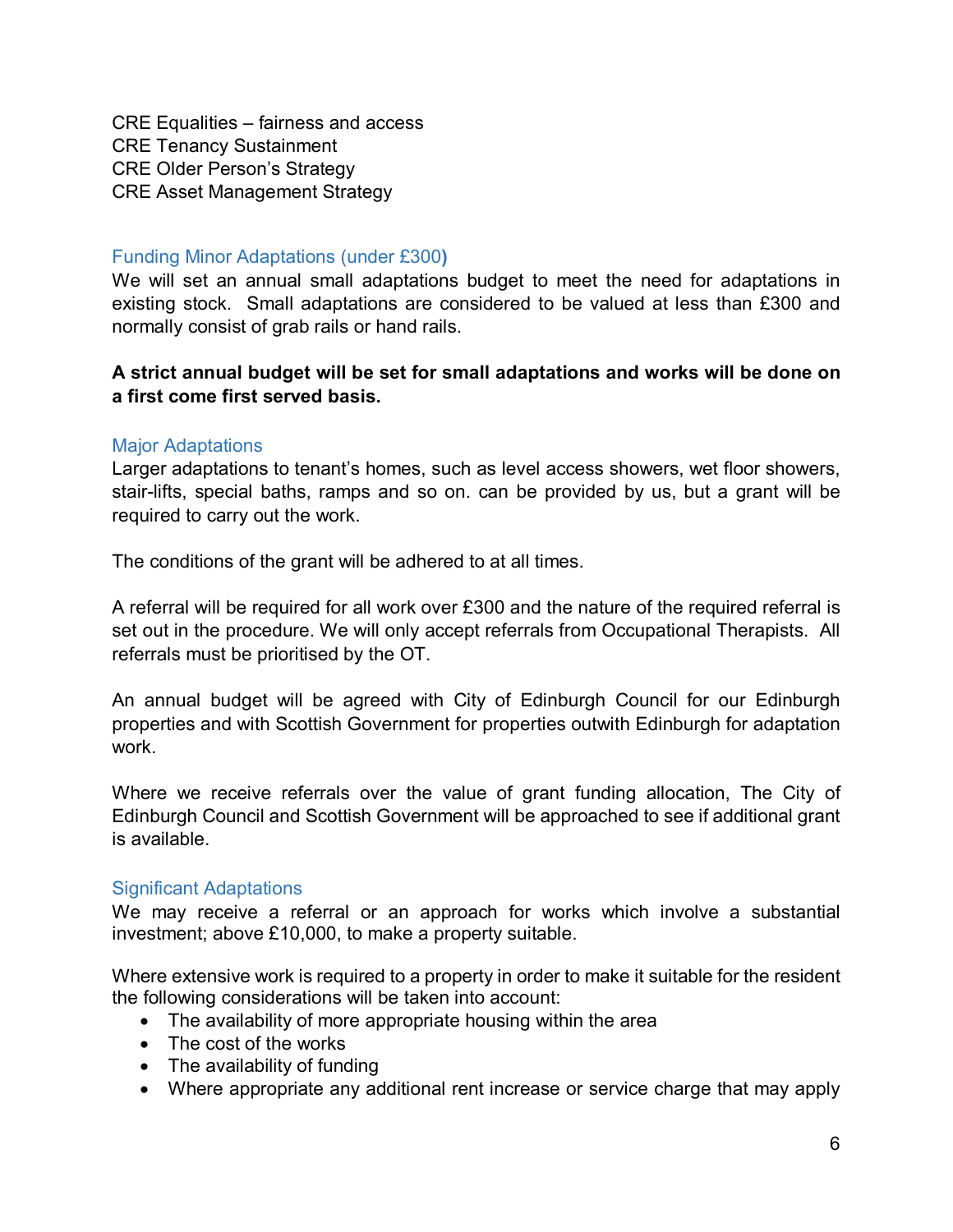and the tenants agreement to pay for any such charges

- The appropriateness of the remainder of the property following works. For example a ramp can be installed but the resident cannot access the bathroom;
- Decanting costs/arrangements for temporary accommodate during the works if tenants can't stay in their home whilst the works are on site;
- The impact of an extension on the garden and grounds.

An initial assessment will be made by the Project Officer for discussion with the Housing Manager and Procurement & Investment Manager, at which point a final decision will be made.

The funding body will then be contacted to agree the most appropriate technical solution, as well as terms of funding approval – e.g. timescale, procurement route. CRE will reserve the right to proceed with an alternative solution than approved by the funding body if they feel appropriate – this will always be approved by the Head of Property.

#### <span id="page-5-0"></span>**Prioritisation**

Occupational Therapists will be required to prioritise their referrals to us. We will carry out works in priority order. Thereafter we will carry out works in order of the date of referral. So where there are two referrals both Priority A but one referred on 1/4/16 and another on 1/5/16, the adaptation dated 1/4/16 will be carried out first.

#### <span id="page-5-1"></span>**Procurement**

Reference should be made to the current Scottish Government procurement policy (SHGN 2001/02) to ensure all tenders are compliant.

#### <span id="page-5-2"></span>Options for Adaptation

#### <span id="page-5-3"></span>Investment Programme

As part of the planning process for investment, we will establish whether there are disabled people living in the households targeted for improvement. Where such households are identified, we will aim to ensure that the improvements meet their needs. For example, if a bathroom is to be renewed then consideration will be given as to whether grab rails are required or a level access shower needs to be fitted.

A separate budget for replacing major adaptations (wet floor shower rooms) when they come to the end of their life will ensure that tenants continue to benefit from adaptations. Grant cannot be claimed for a major adaptation to be replaced.

#### <span id="page-5-4"></span>New Build Programme

We will ensure that all new build properties are built to barrier free standard at ground level, in compliance with "Housing for Varying Needs" design guide published by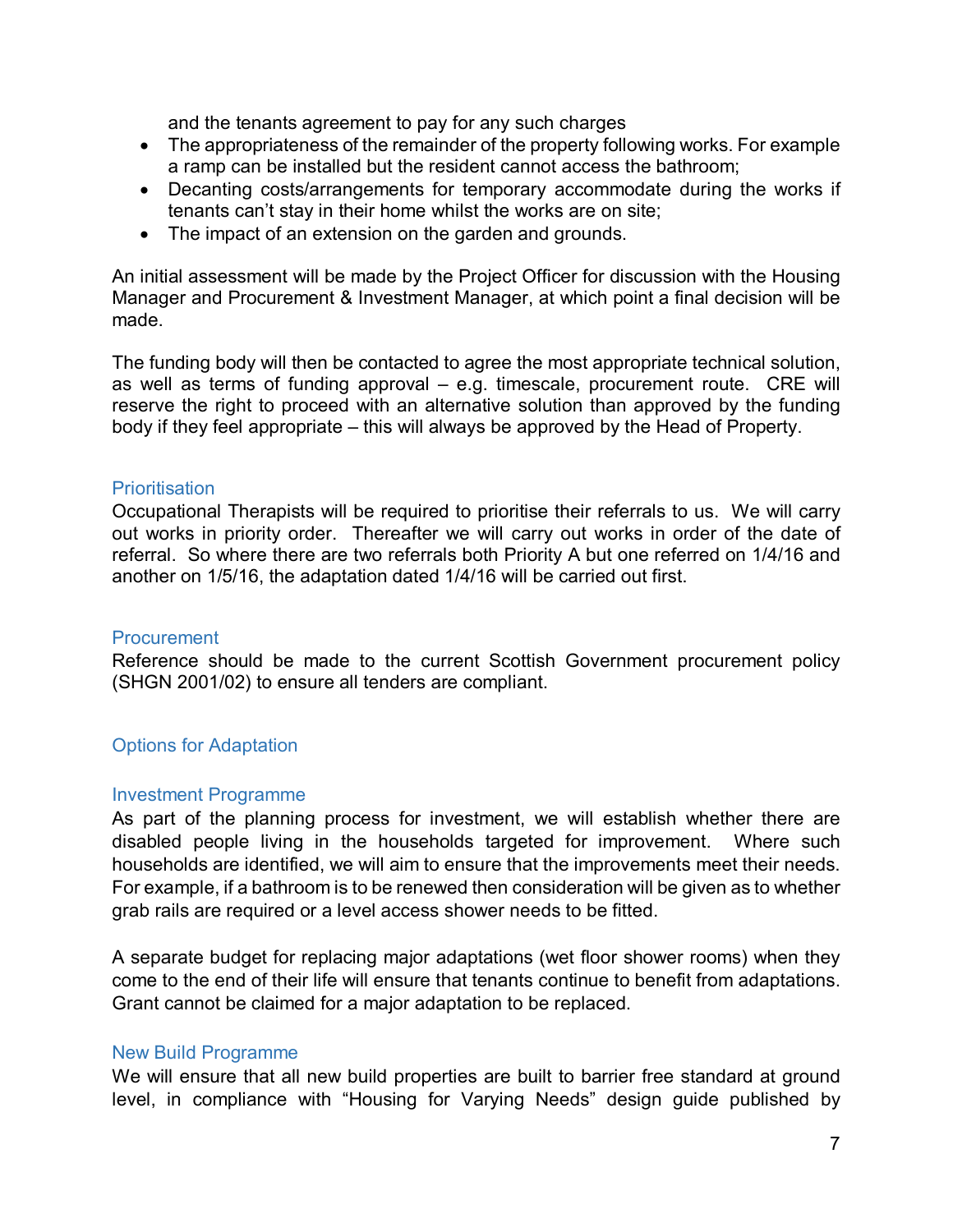Communities Scotland. All single storey ground floor one and two bedroom properties will have a wet floor shower room and glazed panels in the kitchen wall units.

Further design considerations:

- No mixer taps. Preferably lever taps, easily marked with hot and cold.
- Contrasting colour on the wall behind toilet/wash hand basin etc.
- Contrasting colour on rails and toilet seat.
- Traditional plugs for wash hand basin.
- Contrasting colour or skirting between the floor and walls.
- Two door access to enable assistance if someone falls in the bathroom.
- Easy to use shower fittings.
- Large shower area to allow for a shower seat if needed and low profile tray or proper wet floor shower – special consideration to the water drainage to avoid flooding into other rooms and the room remaining slippery after a shower.

# <span id="page-6-0"></span>Transfer to an Adapted Property

We will not force a tenant to move out of a property if their home no longer meets their needs. Their housing officer can investigate the following options, before a medical adaptation is considered:

- **Care package**: it may be possible for the local authority social work department to offer support to allow the tenant to remain in their home;
- **Transfer**: Should the tenant want to move into a more suitable property, they can apply for a transfer, mutual exchange or management transfer (only applicable if they are at risk) via Edindex or Home Hunt.

We will not undertake large adaptations in a property where the tenant is seeking a transfer to a new property. If the new property requires a new adaptation, we will seek an OT referral for this work.

#### **Reallocation of void properties**

During the reallocation process, a new tenant with particular medical needs is sometimes identified. The Lettings team will contact the P&I team to establish if an OT referral can be gained, to carry out works when the property is void.

If this is not possible; or if an OT referral will take too long; we will self-fund the medical adaptation to allow the tenant to move into their home. This will be funded from the voids budget.

#### <span id="page-6-1"></span>**Guarantees**

The Project Officer will ensure that all guarantees for showers and so on will be filled in and sent off to the manufacturer for all equipment as appropriate; this is likely to apply to showers, specialist bathing equipment etc.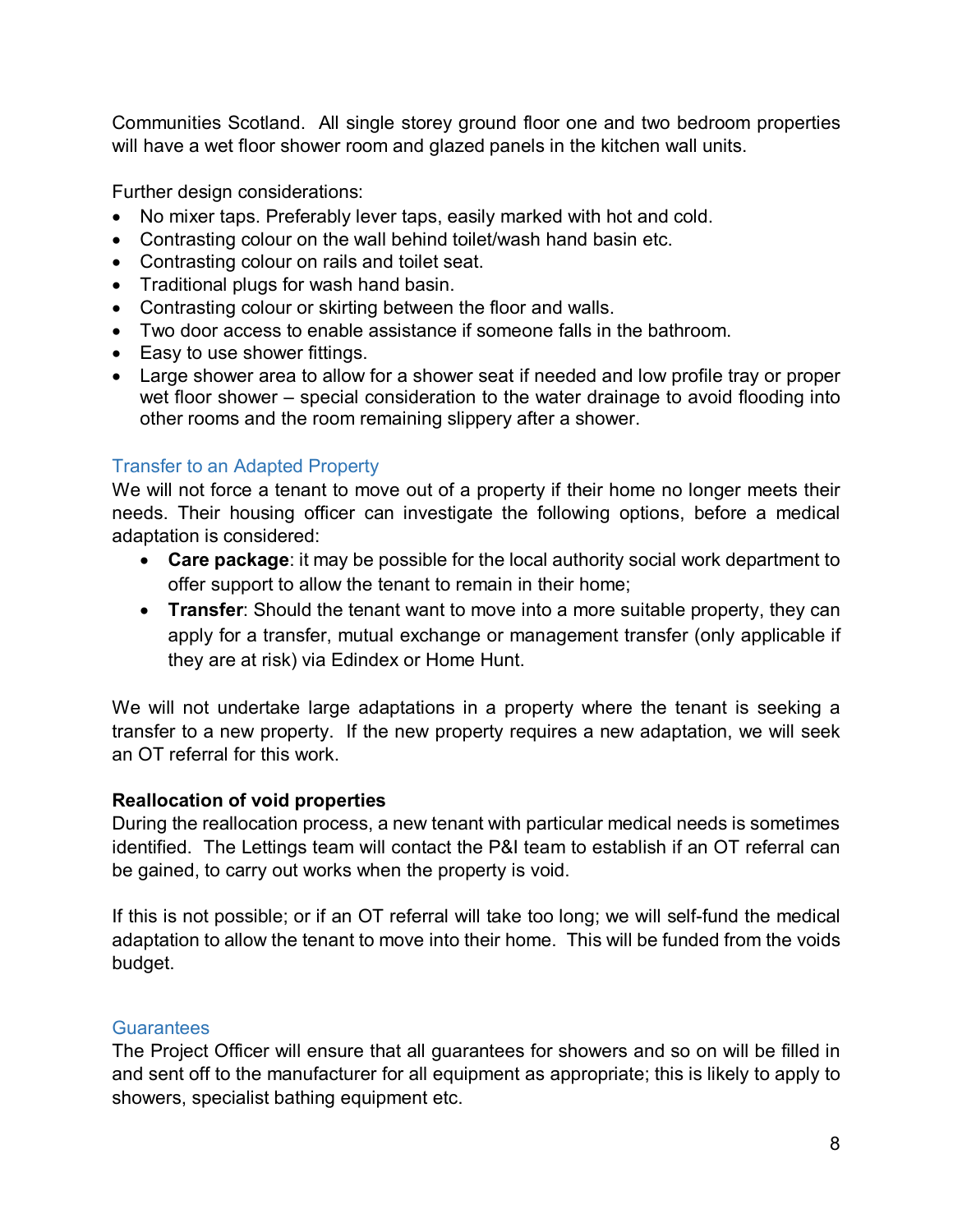A permanent flag on Northgate will be added with details of the guarantee conditions and which supplier a repair should be raised to. This is not normally PMD because of the specialist nature of the equipment, and the guarantee conditions.

All guarantees will be stored on PIMMS.

#### <span id="page-7-0"></span>Defects

All works will be subject to a 1 year defects period with the works contractor. Further guarantees for special equipment may also be available.

Defect flags will be added to Northgate which will highlight which supplier to raise defect repairs to, and the date of the end of the defects period.

The element section of Northgate will be updated after every adaptation to ensure this data is available for the rest of CRE.

#### <span id="page-7-1"></span>Timescales for works

The timescale in which works are completed after receipt of a request for adaptations is as follows:

| Target time*      |
|-------------------|
| 10 working days** |
| 8 weeks**         |
|                   |

\*Subject to available funding \*\*From receipt of OT referral

#### <span id="page-7-2"></span>Customer Satisfaction

Following completion of the works the Project Officer will send out the Adaptations Satisfaction Survey to ensure that feedback from customers informs our continual improvement. These will be collated and a reported on a quarterly basis by the Project Assistant to the P&I Manager, for inclusion in the Quarterly Operational Performance Report to Board.

#### <span id="page-7-3"></span>Performance data and evidence

Report data is required and validated evidence for the Annual Return on the Charter (ARC) and for reporting on our performance against the outcomes in Scottish Social Housing Charter.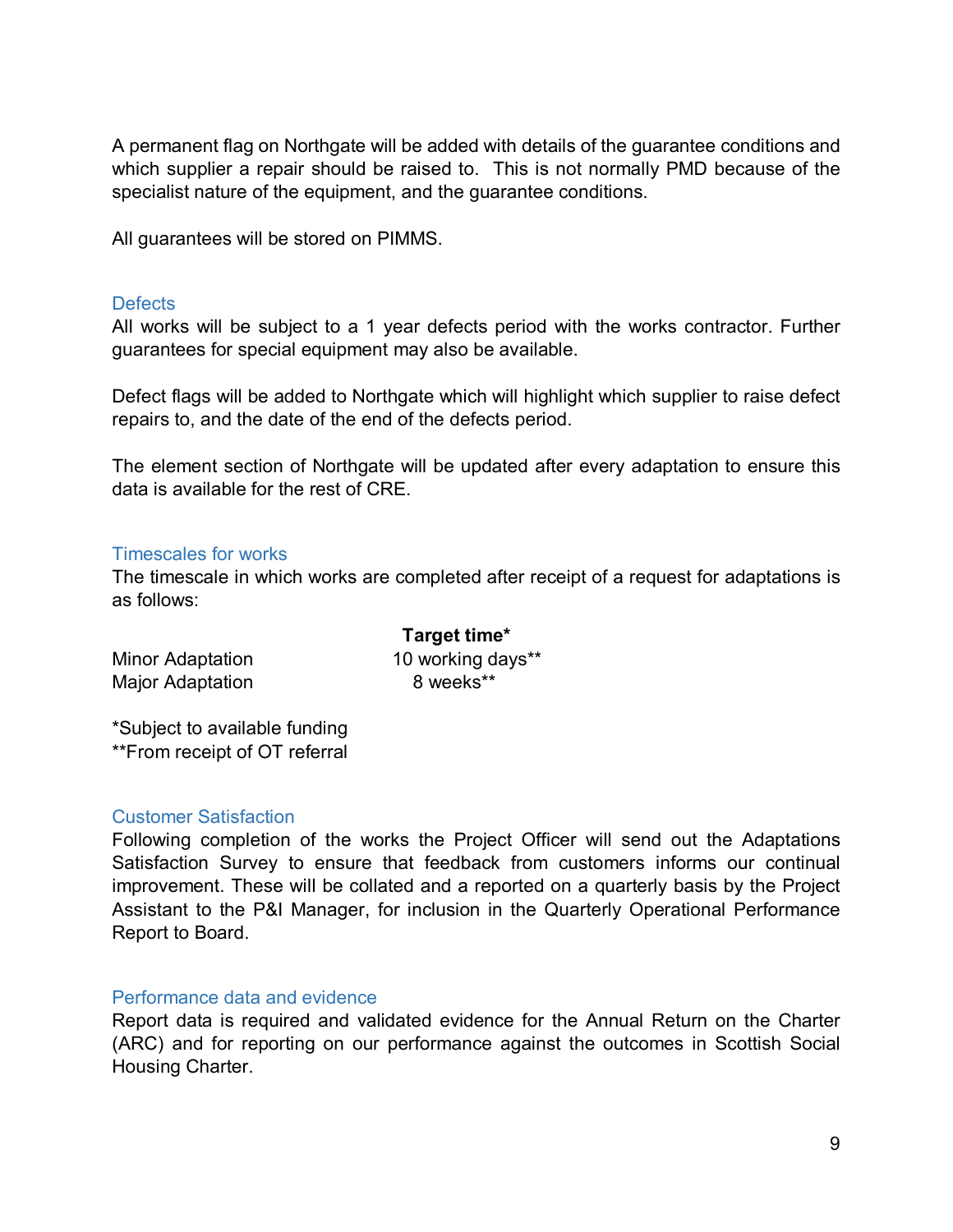# <span id="page-8-0"></span>**Finance**

## **Grant Claims**

Claims must be submitted at the earliest opportunity but only when the Project Officer is sure that all expenditure relating to an adaptation has been collated.

Claims will be submitted on a quarterly basis as per the Offer of Grant (July, October, January and March).

- The Grant Claims and Monitoring Workbook will also be sent with each batched claim in order to allow the Scottish Government to monitor patterns of expenditure.
- The Project Officer will have responsibility to ensure that the workbook is be maintained at all times.
- Any discrepancies between the invoice and amount claimed will be brought to the attention of the Procurement & Investment Manager at the earliest opportunity.

#### **Budget Monitoring**

The Project Officer will ensure that the Stage 3 Address list spreadsheet as well as the Minor Works budget spreadsheet is kept up to date to ensure that the budget is managed effectively and monthly spend can be reported via the Operational Quarterly Report.

The Procurement & Investment Manager has overall responsibility for the budget.

#### **Invoicing**

For every claim made, an invoice should be raised, with 2 lines (admin charge and works) to ensure the grant is assigned to the correct expenditure.

#### **Zero rating of VAT on Adaptations works**

The contractor carrying out any adaptation work for us will make the final judgement on whether or not VAT will be applied; however, it is the expectation of the funder that most works will be zero rated.

For the purposes of zero rating adaptations given that we have charitable status any works must be for the 'personal and domestic use' of an eligible person or collection of persons. For the full list the assistant should refer to the VAT Notice 701/7 August 2002.

It is not sufficient for zero-rating that the equipment or appliance is merely destined or intended for use by a disabled person, or is mainly purchased by disabled persons. For example, general purpose equipment such as most computer hardware, ordinary or orthopaedic beds, orthopaedic or reclining chairs may benefit a disabled person, but are designed for general use or for use by disabled and able bodied people alike. Such products are not eligible for relief.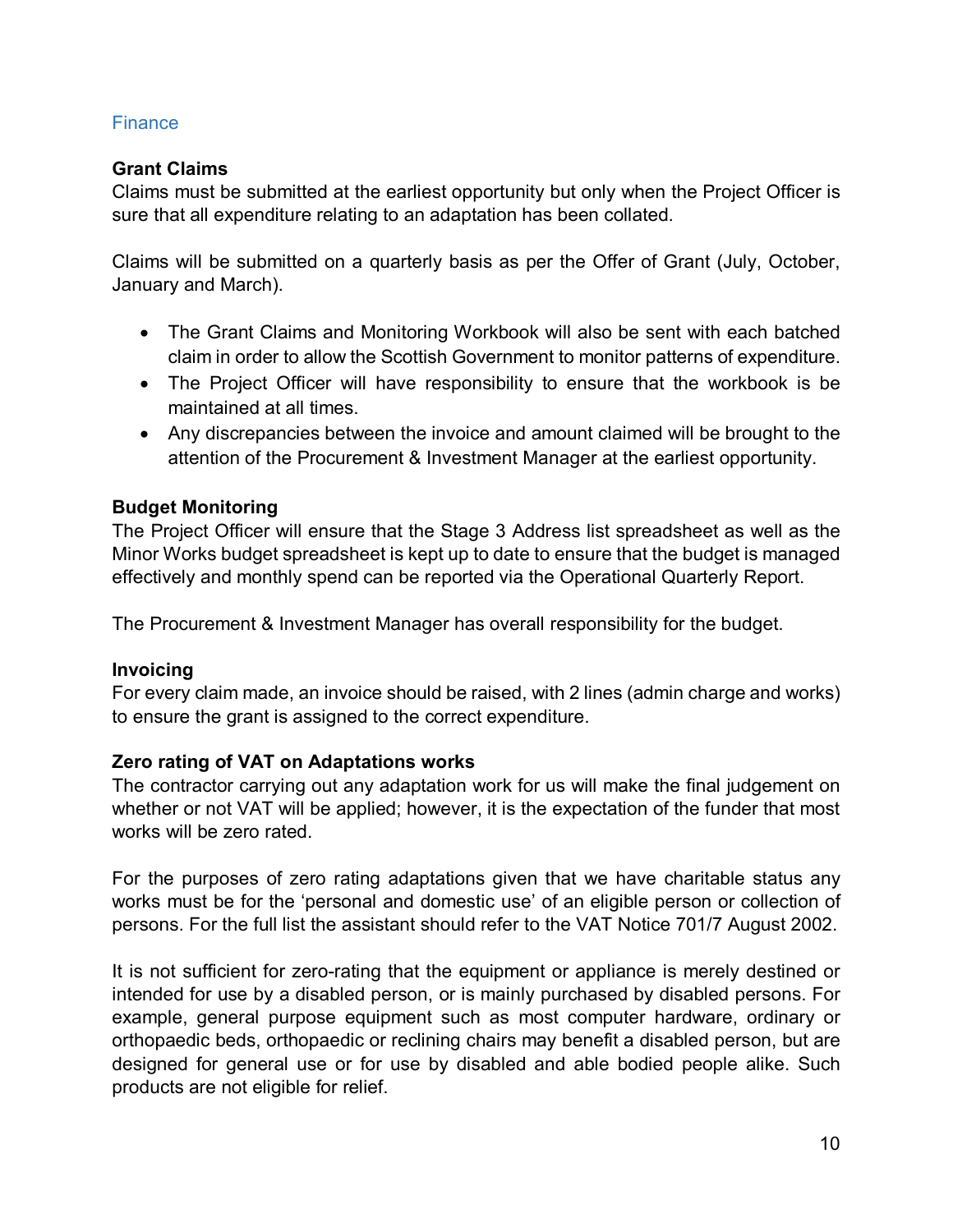In order for a contractor to zero rate an adaptation the Declaration attached at Appendix A should be completed by the Project Officer. If the Project Officer is in any doubt this should be discussed with the P&I Team Leader.

#### <span id="page-9-0"></span>Rent Review and Service Charges

Head of Housing will review the rent of a property where major works are carried out to create additional room(s) in line with the Rent Policy and with due regard to the Disability Discrimination Act 1995.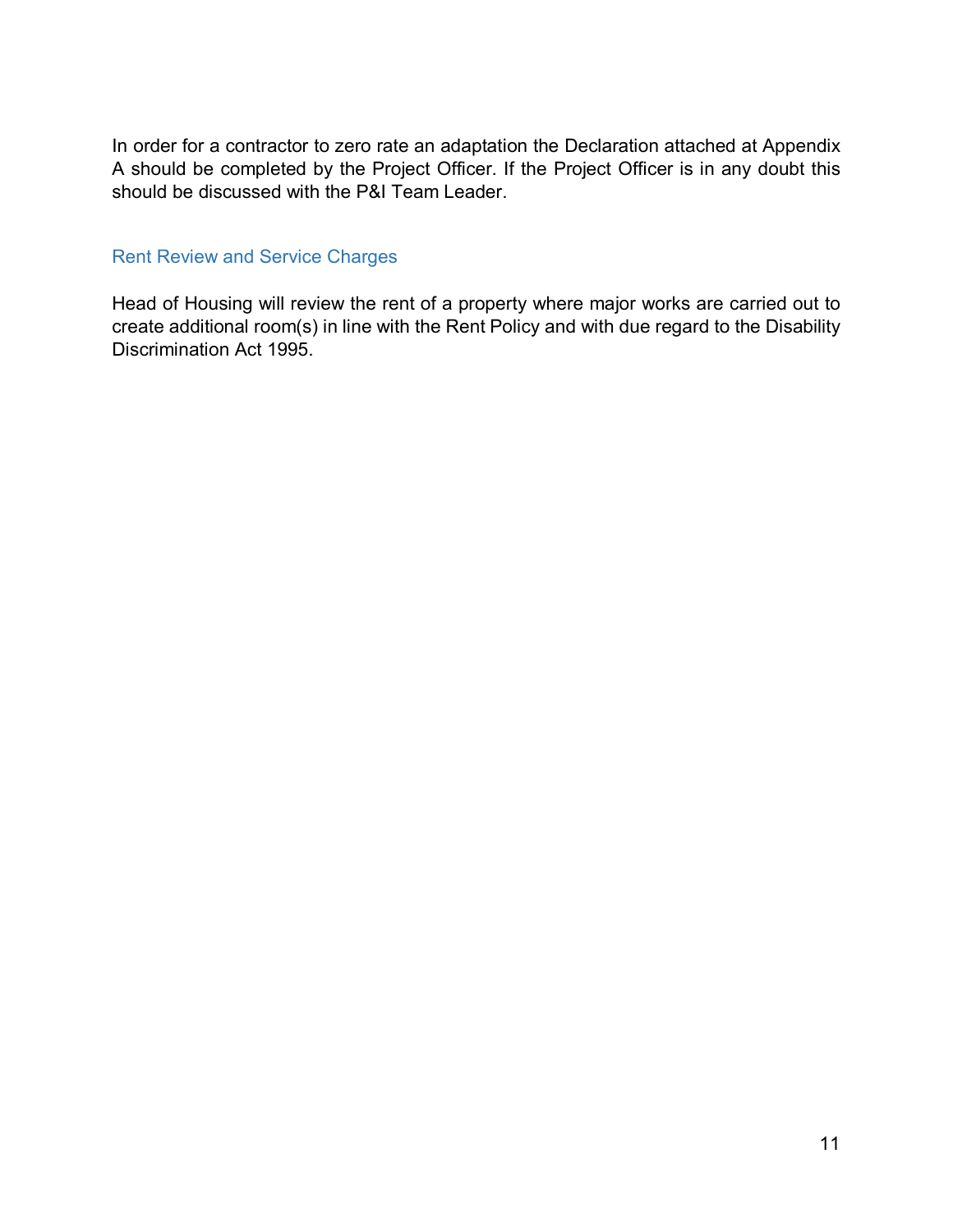# **Appendix A - Eligibility declaration by a charity**

Please note there are penalties for making false declarations

# **Customer**

If you are in any doubt as to whether you are eligible to receive goods or services zerorated for VAT you should consult VAT Notice 701/7 VAT reliefs for disabled people or contact the National Advice Service on 0845 010 9000 before signing the declaration. I (full name and status in charity) ..............................................

of (name and address of charity) ..............................................

...................................................................................................

declare that the charity named above is receiving from: (name and address of supplier) \* the following goods which are to be made available to a disabled person or persons for domestic or their personal use:

(description of goods)

\* the following services to adapt goods to suit the condition of a disabled person to whom the goods are to be made available:

(description of services and goods)

\* the following services of installation, repair or maintenance of goods:

(description of services and goods)

\* the following building alterations at (address of building):

(description of alterations).

\* the services of monitoring a personal alarm call system and I claim relief from value added tax.

..........................................................................(Signature)

| Sunn |  |
|------|--|

I (full name) .......................................................................... of (address) ..........................................................................

..............................................................................................

#### **Note to supplier**

You should keep this declaration for production to your VAT officer. The production of this declaration does not automatically justify the zero-rating of the supply. You must ensure that the goods or services you are supplying qualify for zero-rating.

am supplying to the charity named above:

\* the following goods which are to be made available to a disabled person or persons for domestic or their personal use:

(description of goods)

\* the following services to adapt goods to suit the condition of a disabled person to whom the goods are to be made available:

(description of services and goods)

\* the following services of installation, repair or maintenance of goods:

(description of services and goods)

\* the following building alterations at (address of building):

(description of alterations).